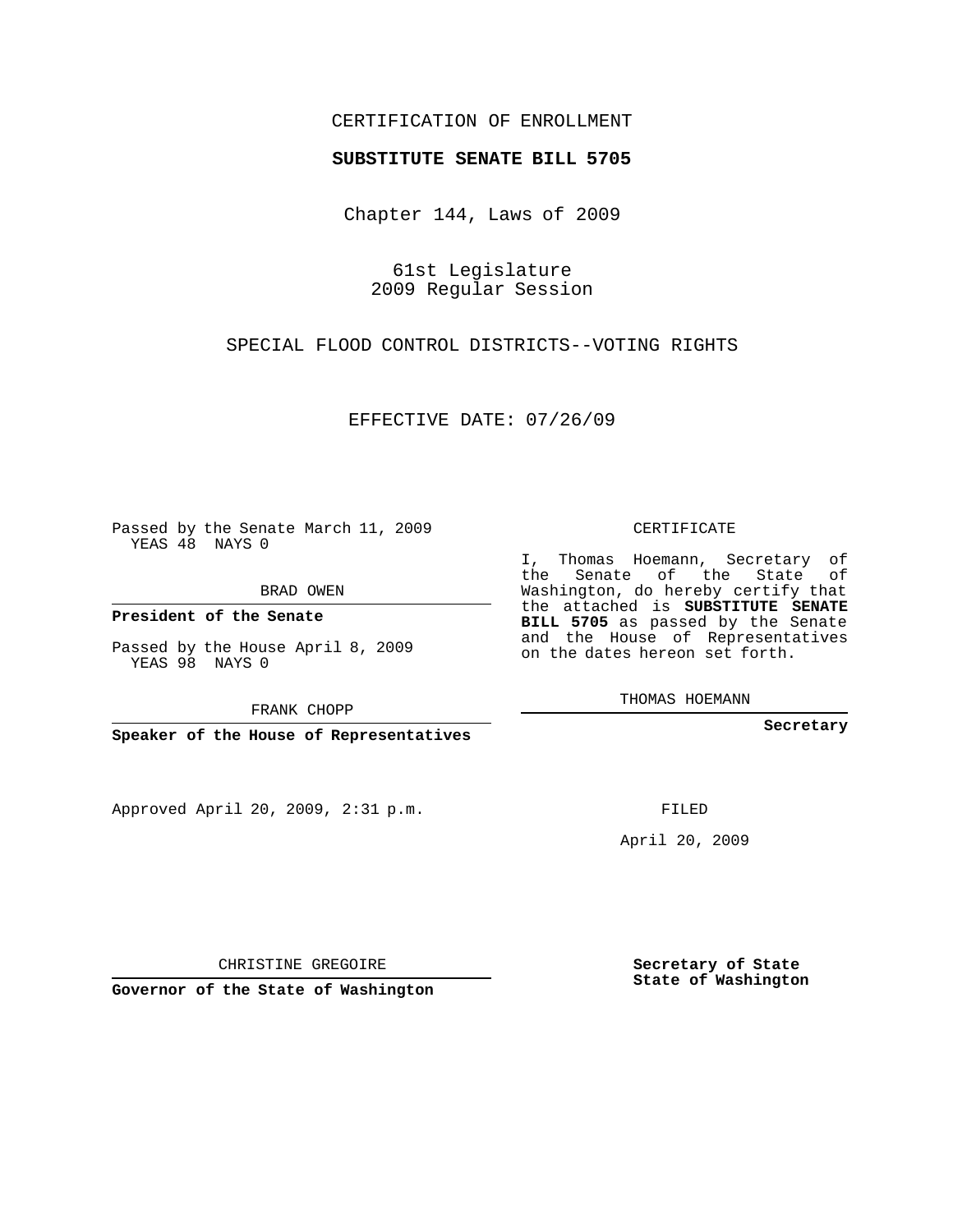## **SUBSTITUTE SENATE BILL 5705** \_\_\_\_\_\_\_\_\_\_\_\_\_\_\_\_\_\_\_\_\_\_\_\_\_\_\_\_\_\_\_\_\_\_\_\_\_\_\_\_\_\_\_\_\_

\_\_\_\_\_\_\_\_\_\_\_\_\_\_\_\_\_\_\_\_\_\_\_\_\_\_\_\_\_\_\_\_\_\_\_\_\_\_\_\_\_\_\_\_\_

Passed Legislature - 2009 Regular Session

**State of Washington 61st Legislature 2009 Regular Session**

**By** Senate Government Operations & Elections (originally sponsored by Senator Swecker)

READ FIRST TIME 02/19/09.

1 AN ACT Relating to voting rights in special districts; amending RCW 2 85.38.105 and 29A.04.330; and adding a new section to chapter 85.38 3 RCW.

4 BE IT ENACTED BY THE LEGISLATURE OF THE STATE OF WASHINGTON:

 5 **Sec. 1.** RCW 85.38.105 and 1991 c 349 s 2 are each amended to read 6 as follows:

 (1) The owner of land located in a special district who is a qualified voter of the special district shall receive two votes at any 9 election. This section does not apply to special flood control districts consisting of three or more counties.

 (2) If multiple undivided interests, other than community property interests, exist in a lot or parcel and no person owns a majority undivided interest, the owners of undivided interests at least equal to a majority interest may designate in writing:

- 15 (a) Which owner is eligible to vote and may cast two votes; or 16 (b) Which two owners are eligible to vote and may cast one vote 17 each.
- 18 (3) If land is owned as community property, each spouse is entitled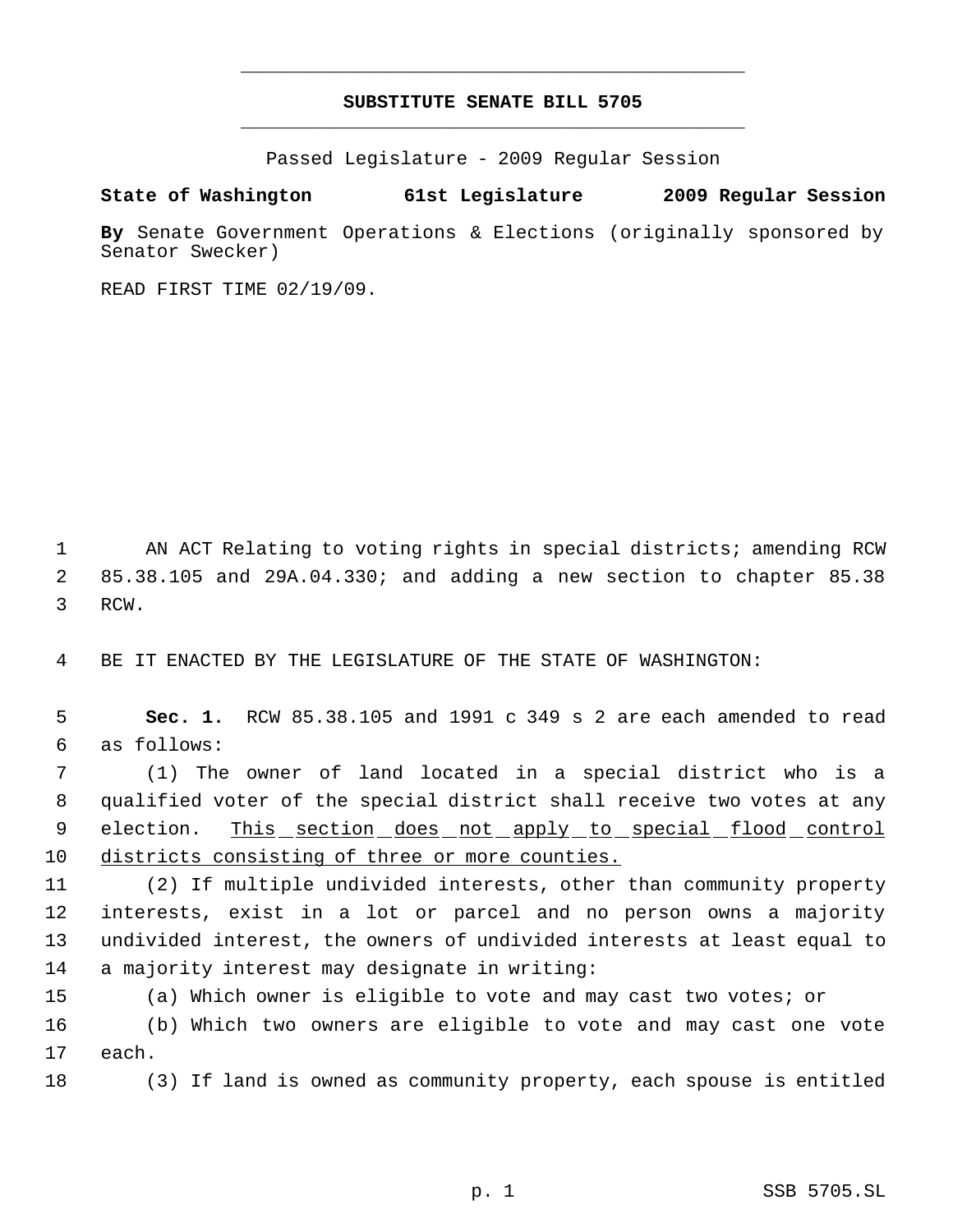to one vote if both spouses otherwise qualify to vote, unless one spouse designates in writing that the other spouse may cast both votes.

 (4) A corporation, partnership, or governmental entity shall designate:

(a) A natural person to cast its two votes; or

(b) Two natural persons to each cast one of its votes.

 (5) Except as provided in RCW 85.08.025 and 86.09.377, no owner of land may cast more than two votes or have more than two votes cast for him or her in a special district election.

 NEW SECTION. **Sec. 2.** A new section is added to chapter 85.38 RCW to read as follows:

 All registered voters within a special flood control district consisting of three or more counties are qualified voters in special flood control district elections.

 **Sec. 3.** RCW 29A.04.330 and 2006 c 344 s 3 are each amended to read as follows:

 (1) All city, town, and district general elections shall be held throughout the state of Washington on the first Tuesday following the first Monday in November in the odd-numbered years.

This section shall not apply to:

(a) Elections for the recall of any elective public officer;

 (b) Public utility districts, conservation districts, or district elections at which the ownership of property within those districts is a prerequisite to voting, all of which elections shall be held at the times prescribed in the laws specifically applicable thereto;

 (c) Consolidation proposals as provided for in RCW 28A.315.235 and nonhigh capital fund aid proposals as provided for in chapter 28A.540 RCW;

 (d) Special flood control districts consisting of three or more counties.

 (2) The county auditor, as ex officio supervisor of elections, upon request in the form of a resolution of the governing body of a city, town, or district, presented to the auditor prior to the proposed election date, may call a special election in such city, town, or district, and for the purpose of such special election he or she may